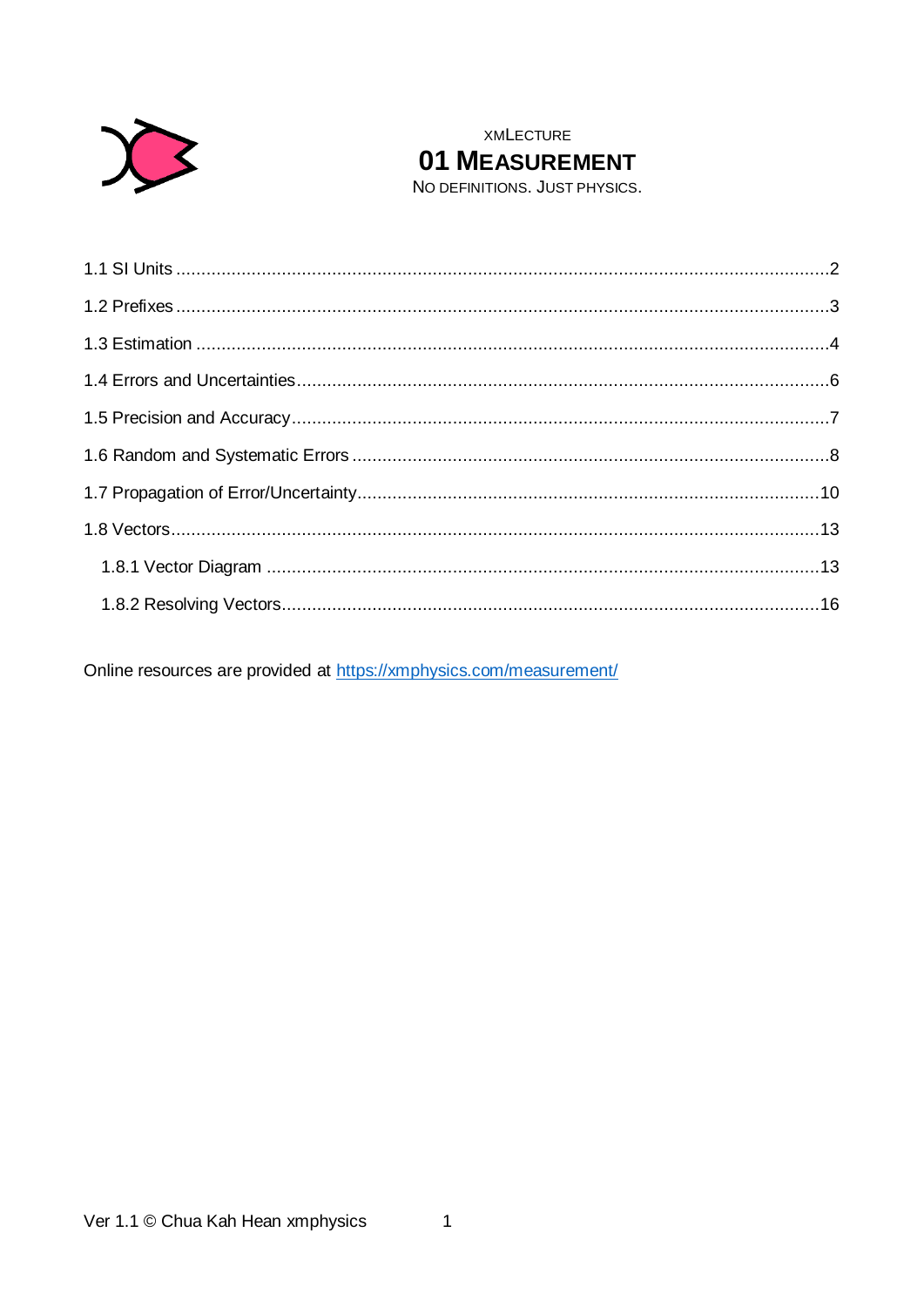# <span id="page-1-0"></span>1.1 SI Units

1 mile = 1760 yards  $\times$  3 feet  $\times$  12 inches = 63,360 inches

1 km = 1000 m $\times$  1000 mm = 1,000,000 mm

Aren't you glad that most countries have adopted the metric system? But how does everyone come to agree on exactly how long a metre should be?

For that we turn to the International Bureau of Weight and Measures (BIPM), which administers the International System of Units (Le Système International d'Unités) or SI Units. In total, there are 7 standardized base units for 7 base quantities, as listed in the table below.

| <b>Base Quantity</b>      | <b>Base Units</b> |     |
|---------------------------|-------------------|-----|
| <b>Mass</b>               | Kilogram          | kg  |
| Length                    | Metre             | m   |
| Time                      | Second            | s   |
| Electric current          | Ampere            | А   |
| Thermodynamic temperature | Kelvin            | ĸ   |
| Amount of substance       | Mole              | mol |
| Luminous intensity        | Candela           | Cd  |

What about other units such as the Newton and the Joule? Well, if you think about it, N is actually kg m s<sup>-2</sup> (think  $F = ma$ ), and J is actually kg m<sup>2</sup> s<sup>-2</sup> (think  $KE = \frac{1}{2}mv^2$ 2  $KE = \frac{1}{6}mv^2$ ). Since they can be derived from base units, they are called the derived units of derived quantities. More examples are given in the table below.

| <b>Derived Quantity</b> | Derived Unit | <b>Think</b>           | <b>Base Units</b>                                 |
|-------------------------|--------------|------------------------|---------------------------------------------------|
| Force                   | N            | $F = ma$               | kg m $s^{-2}$                                     |
| Energy                  | J            | $KE = \frac{1}{2}mv^2$ | $kg \, m^2 \, s^{-2}$                             |
| Power                   | W            | $E = Pt$               | kg $m^2$ s <sup>-3</sup>                          |
| Charge                  | С            | $I=\frac{Q}{t}$        | A s                                               |
| Voltage                 |              | $P = VI$               | kg m <sup>2</sup> s <sup>-3</sup> A <sup>-1</sup> |

Ver 1.1 © Chua Kah Hean xmphysics 2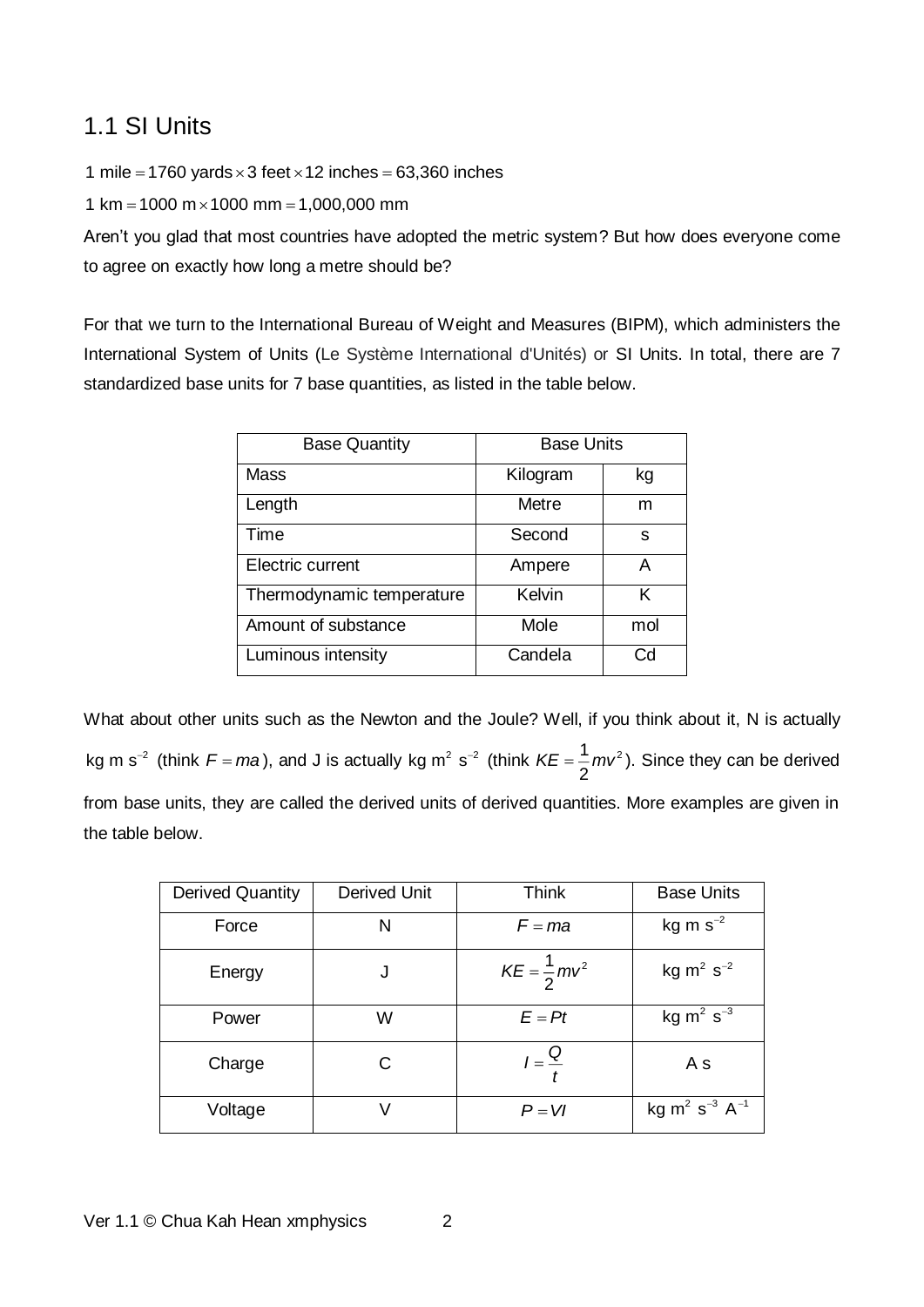# <span id="page-2-0"></span>[1.2](http://www.xmphysics.com/1.2) Prefixes

Every day, I dream of winning the one-million-dollar lottery. Then I realize I have to win the lottery every year for 1000 years, before I match the wealth of a nincompoop like Donald Trump. That's what I call perspective.

Anyway, back to our lecture. Physicists poke their noses into everything, from the smallest to the largest. The diameter of a proton is 0.000 000 000 000 0016 m, while Proxima Centauri, the nearest star to Earth, is 40,208,000,000,000,000 m away. To avoid death from zeroes counting, we have invented the standard notation plus the system of prefixes.

| Factor          | Prefix | Symbol | Order of Magnitude |
|-----------------|--------|--------|--------------------|
| $10^{-15}$      | femto  | f      | $-15$              |
| $10^{-12}$      | pico   | p      | $-12$              |
| $10^{-9}$       | nano   | n      | -9                 |
| $10^{-6}$       | micro  | u      | -6                 |
| $10^{-3}$       | milli  | m      | -3                 |
| $10^{-2}$       | centi  | с      | $-2$               |
| $10^{-1}$       | deci   | d      | $-1$               |
| 10 <sup>0</sup> |        |        | 0                  |
| 10 <sup>3</sup> | kilo   | k      | 3                  |
| 10 <sup>6</sup> | mega   | M      | 6                  |
| 10 <sup>9</sup> | giga   | G      | 9                  |
| $10^{12}$       | tera   | T      | 12                 |

So, the diameter of a proton is 1.6 femtometer, while Proxima Centauri is 40 terameter away<sup>1</sup>. Much easier right?



*[powers of ten](http://www.xmphysics.com/1.2)*

Ver 1.1 © Chua Kah Hean xmphysics 3

-

<sup>1</sup> Actually, astronomers don't use Mm, Gm and Tm for astronomical distances. They prefer units like the astronomical unit (symbol AU, 1 AU = 149,597,871 km), based on the Sun-Earth-distance, and the lightyear (symbol ly, 1 ly =  $9.46 \times 10^{12}$  km), based on the distance travelled by light in one year.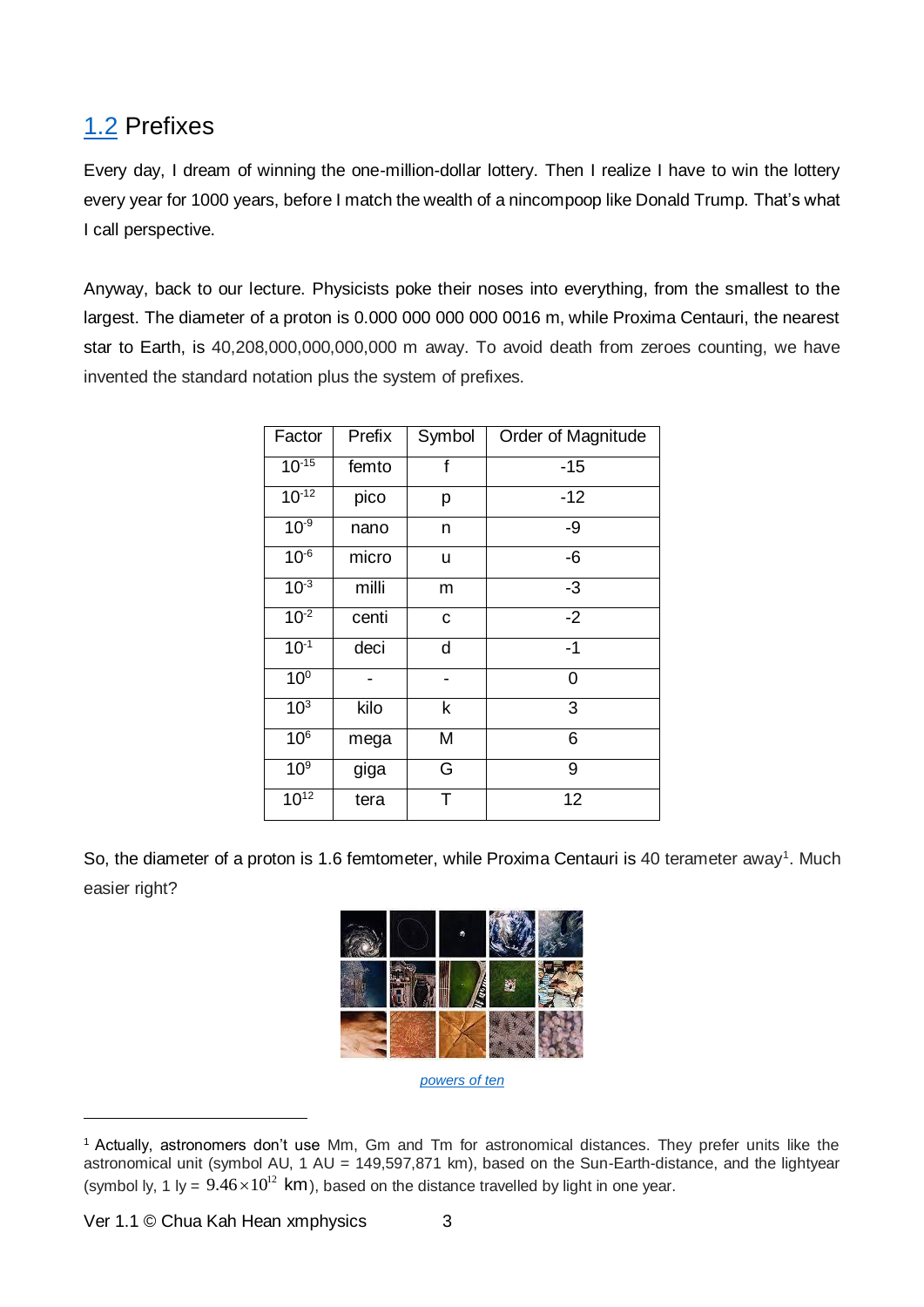## <span id="page-3-0"></span>1.3 Estimation

As physics students, you are required to make reasonable estimates. The expectation is that you should at least arrive at the correct order of magnitude.

For example, I have once asked my students to estimate the volume occupied by my body. Is it about 10  $\mathrm{m}^3$ , 1  $\mathrm{m}^3$ , 0.1  $\mathrm{m}^3$  or 0.01  $\mathrm{m}^3$ ? By the way, that's what we mean by orders of magnitude.

Student A, who must have watched some contortionist performance the previous night, says "I bet we can pack Mr. Chua into a 40 cm $\times$ 40 cm $\times$ 60 cm $\approx$ 0.1 m $^3$  box." Student B, who must have gone swimming the previous day, says "Mr Chua can barely float in water. With a weight of around 100 kg, his volume should be about  $\,$  V = M  $\div$   $\rho$  =100 kg  $\div$  1 g cm  $^3$  = 0.1 m $^3$  ." Student C, who must have just drunk 1-litre of coke during recess, says "1  $m^3 = 10^6$  cm<sup>3</sup> = 1000 litre . Mr Chua looks like 100 coke bottles to me, which is 100 litre, which is 0.1  $m<sup>3</sup>$ 

As you can see, estimation problems can be approached from different angles and can be a lot of fun. And having some ballpark figures in your head can be very helpful.

Length

| Radius of Earth  | 6400 km         |
|------------------|-----------------|
| <b>MRT</b> train | $100 \text{ m}$ |
| Hair thickness   | 0.1 mm          |
| Size of atom     | $10^{-10}$ m    |
| Size of nucleus  | $10^{-15}$ m    |

Speed

| Jogging                                          | 12 km $h^{-1}$                     |
|--------------------------------------------------|------------------------------------|
| Speed limit on roads                             | 50 km $h^{-1}$                     |
| Speed limit on expressways 80 km h <sup>-1</sup> |                                    |
| Jet plane                                        | 900 km $h^{-1}$                    |
| Sound wave                                       | 330 m $s^{-1}$                     |
| Light wave                                       | $3.00\times10^8$ m s <sup>-1</sup> |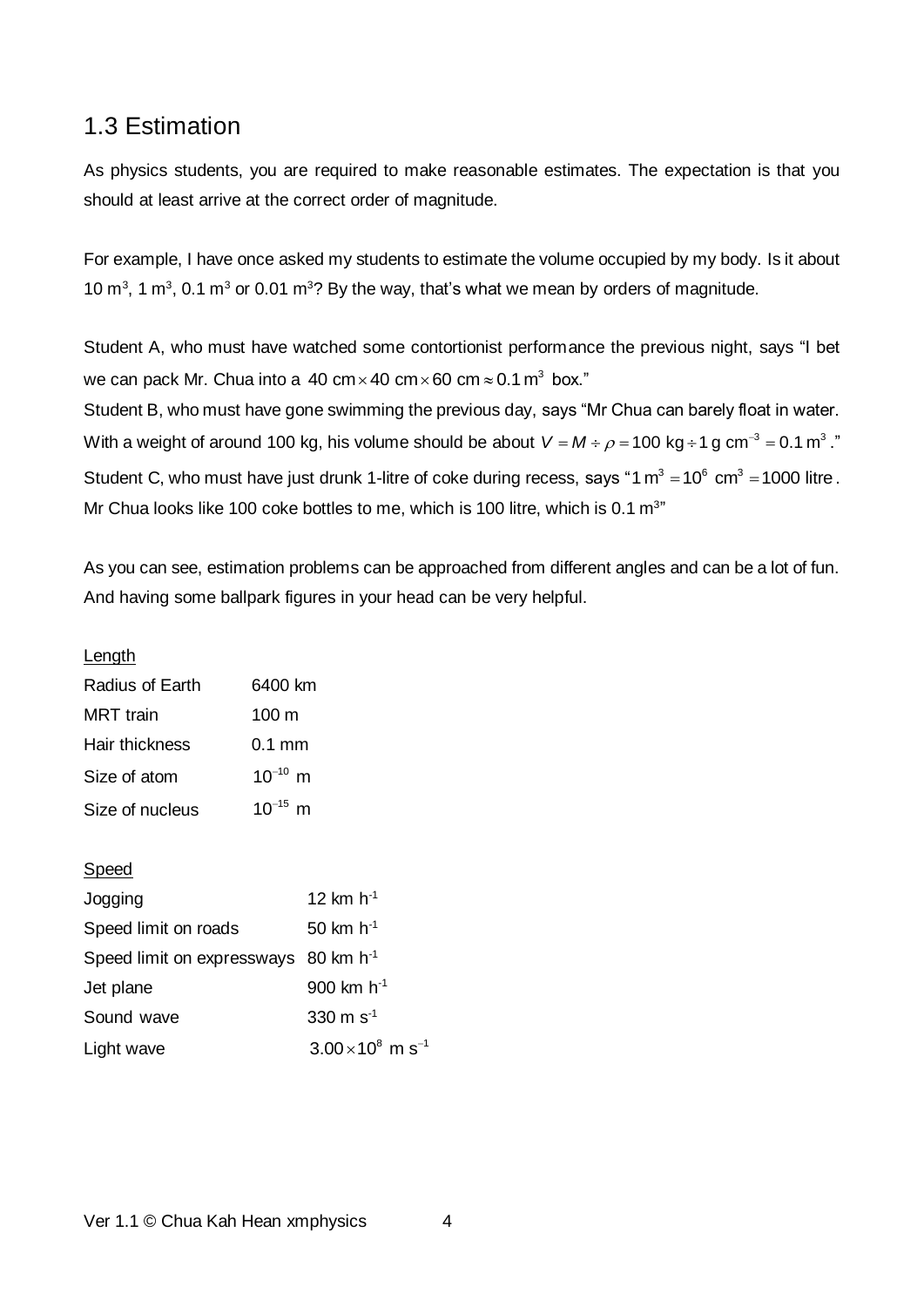Volume

| 1 litre bottle | 1000 $cm3$ |
|----------------|------------|
| Can drink      | 330 ml     |

#### **Mass**

| 1 $cm3$ of water | 1 $q$                   |
|------------------|-------------------------|
| 1 $m3$ of water  | 1000 kg                 |
| Car              | 2000 kg                 |
| Earth            | $6.0 \times 10^{24}$ kg |

### **Density**

| Water        | 1 g cm <sup>-3</sup> , or 1 ton per m <sup>3</sup> |
|--------------|----------------------------------------------------|
| Ice.         | About 90% that of water's                          |
| <b>Steel</b> | About 8 times that of water's                      |

#### **Pressure**

| Atmospheric pressure | $1.0 \times 10^5$ Pa. |
|----------------------|-----------------------|
| Car tyre             | 200 kPa               |

### **Energy**

| Specific heat capacity of water      | 4.2 kJ $kg^{-1}$ .          |
|--------------------------------------|-----------------------------|
| Specific latent heat of water        | 330 kJ $kg^{-1}$ .          |
| Specific latent heat of vaporization | $2.3$ MJ kg <sup>-1</sup> . |

#### Voltage

| Duracell battery            | 1.5V |
|-----------------------------|------|
| Mains supply                | 220V |
| CRT, X-ray machine $> 1$ kV |      |

#### **Power**

| A domestic light bulb 10 W |             |
|----------------------------|-------------|
| Electric Kettle            | $\sim$ 2 kW |
| Power plant                | $\sim$ MW   |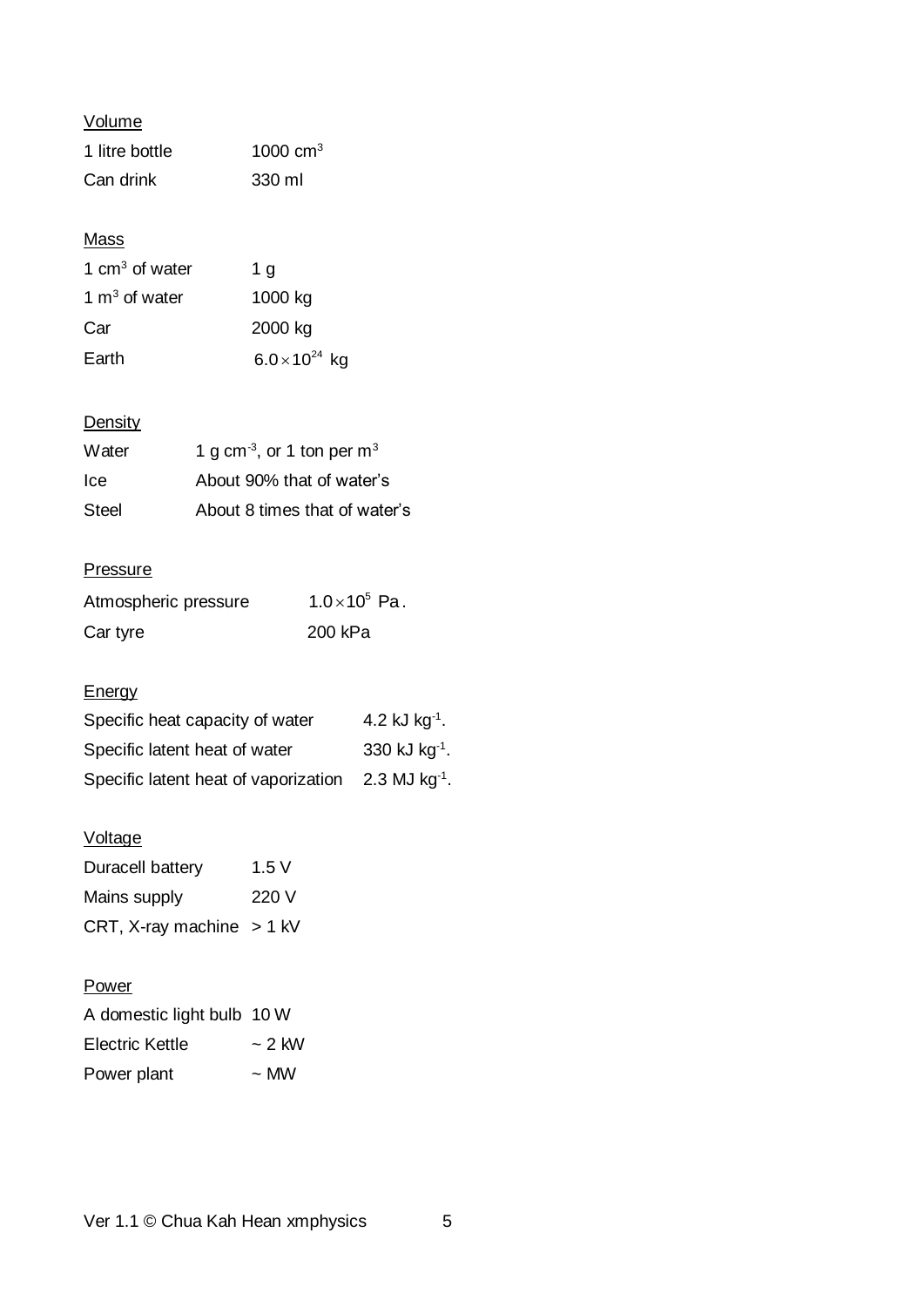#### <span id="page-5-0"></span>1.4 Errors and Uncertainties

As a physics student, you must know the difference between errors and uncertainties.

Let's say, a student uses an electronic balance to weigh a 1 dollar coin. The reading shown on the balance is 7.6 g, which means that the actual mass could be anything between 7.55 and 7.65 g. With this in mind, he presents his measurement as  $7.60 \pm 0.05$  g. The 0.05 g uncertainty is an **instrumental uncertainty** caused by the resolution of the measuring instrument.

Another student uses a stopwatch to measure the time taken for a ball to roll down a slope. The stopwatch shows a reading of 3.02 s. The student is aware that as a human there is inconsistency in the delays incurred during the starting and stopping of the stopwatch. So he wisely times the motion a few more times, obtaining readings ranging from 2.90 s to 3.10 s, with an averaged value of 3.00 s. With this in mind, he presents his measurement as  $3.0 \pm 0.1$  s. The 0.1 s **procedural uncertainty** is caused by human reaction time.

When presenting of the measured value with its associated uncertainty, it is customary to

- 1. Round off the uncertainty to 1 significant figure only.
- 2. Round off the value to the same decimal place as the uncertainty.

$$
\begin{array}{c}\n\downarrow\n1 s.f.\n4.103 \pm 0.002\nsame d.p.\n\end{array}
$$

The examples below should clarify the above two points.

| $9.784 \pm 0.028$     | is to be presented as $9.78 \pm 0.03$                                            |
|-----------------------|----------------------------------------------------------------------------------|
| $1.234 \pm 0.234$     | is to be presented as $1.2 \pm 0.2$                                              |
| $1234 \pm 234$        | is to be presented as $1200 \pm 200 \Rightarrow (1.2 \pm 0.2) \times 10^2$       |
| $0.12351 \pm 0.00098$ | is presented as $0.124 \pm 0.001$ $\Rightarrow$ $(1.24 \pm 0.01) \times 10^{-1}$ |

So far, we have been talking only about uncertainties. To talk about errors, we have to know what the true or correct value is. Say for example, through a Google search, we learn that the "true" mass of the Singapore's dollar coin is 7.62 g. This means that the measurement of 7.60 g has an **error** of  $7.60 - 7.62 = -0.02$  g. Or, through theoretical calculation, we obtain the "correct" value for the time needed for the ball to roll down that slope to be 2.8 s. The measurement of 3.0 s thus has an **error** of  $3.0 - 2.8 = +0.2$  s.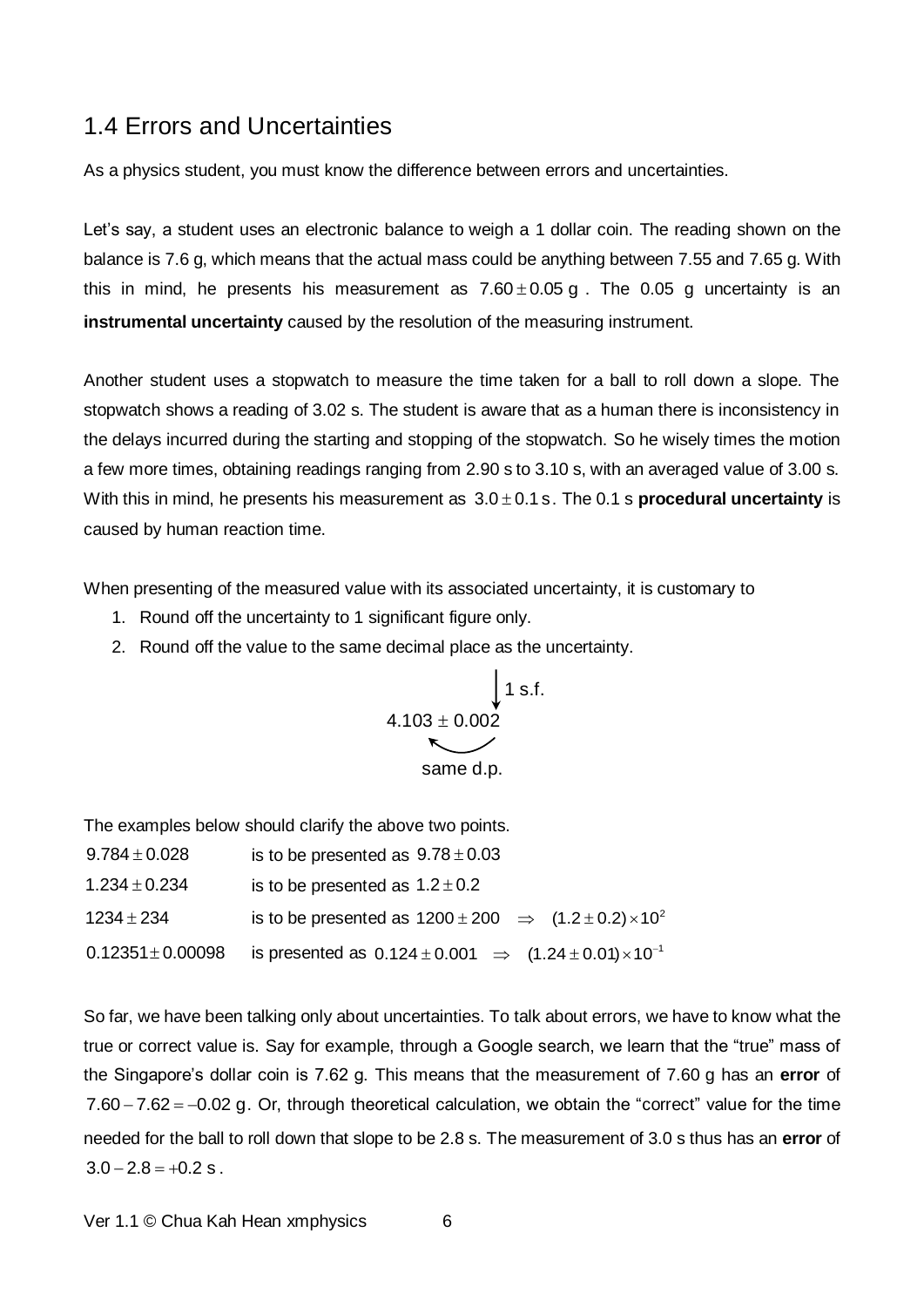# <span id="page-6-0"></span>1.5 Precision and Accuracy

*"I would rather be imprecisely correct, than precisely wrong."*

~ anonymous lazy experimenter

Roughly speaking, **precision** is related to the amount of uncertainty in a measurement. The smaller the uncertainty, the higher the precision. **Accuracy,** on the other hand, is related to the magnitude of error in a measurement. The smaller the error, the higher the accuracy.

Measurement A:  $4.8 \pm 0.1$   $\Omega$ Measurement B:  $4.57 \pm 0.01$   $\Omega$ True value: 4.70 In the above example, B is more precise than A (since it has an uncertainty of only 0.01  $\Omega$  compared to 0.1  $\Omega$  for A). But A is more accurate than B (since its error is only 0.1  $\Omega$  compared to −0.13  $\Omega$  for B)

These two concepts are also applicable when a measurement is repeated to obtain a data set. Data set A = {1.000 s, **1.002** s, **0.998** s, 1.001 s, 0.999 s} Average value, <A> = 1.000 s <sup>2</sup> Data set B = {**1.032** s, 1.010 s, 1.001 s, 1.018 s, **0.989** s} Average value, <B> = 1.010 s True value: 1.008 s For the example given above, A is more precise since its range  $(1.002 - 0.998 = 0.004 \text{ s})$  is narrower. B however is more accurate since its error  $(1.010 - 1.008 = 0.002s)$  is smaller.

If we have a large data set, we can even plot out the distribution curve. With a large population, the graph often shows a normal distribution. The precision will correspond to the width or spread of the graph (standard deviation would be the more technical term), while the accuracy is reflected in the deviation of the mean value from the true value.



In the example above, A is more precise, but B is more accurate.

-

 $2$  <X> denotes average value of X

Ver 1.1 © Chua Kah Hean xmphysics 7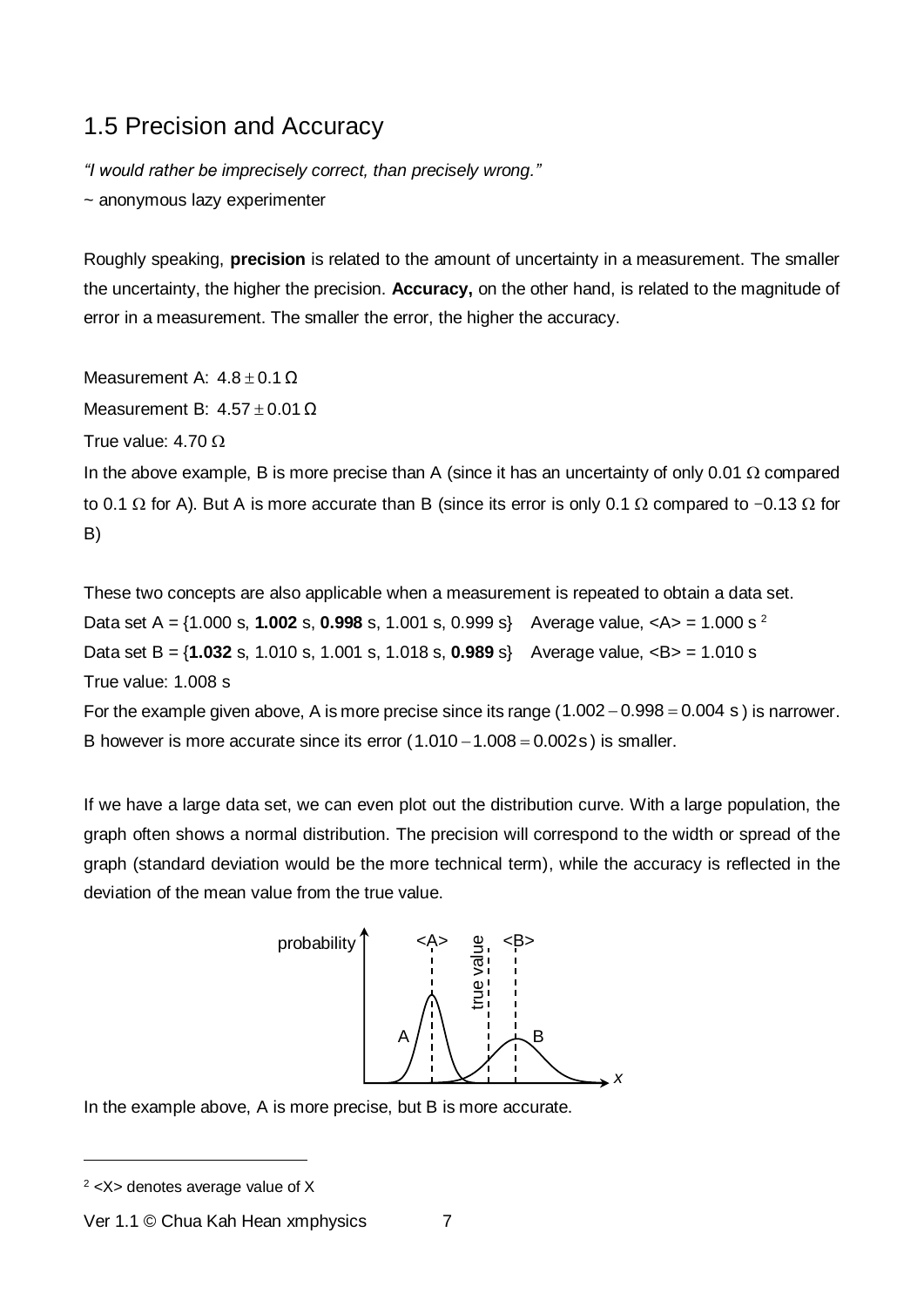# <span id="page-7-0"></span>1.6 Random and Systematic Errors

Both random errors<sup>3</sup> and systematic errors lower the quality of our measurements. Basically, random uncertainties (whether instrumental or procedural) results in imprecision, while systematic errors causes inaccuracy. In this section, we will highlight the difference between these two sources of errors.



Random errors are random, unpredictable and therefore not reproducible. Timing the fall of a ball is a very good example of a measurement strewn with random errors. You make repeated measurements and get multiple different readings, and nobody knows for sure which reading is closest to the true value. But if random errors are equally likely to be positive and negative (in many practical situations, random errors are normally distributed), they should add up to zero statistically. For this reason, we are expected to repeat measurements and calculate the average. By repeat-andaveraging, we have a good statistical chance of reducing (we dare not say eliminate) the random errors and improve our chance of hitting the true value.



On the other hand, systematic errors are consistent, predictable and therefore reproducible. The zero error is a classic example. If your micrometer screw gauge has zero error of +0.02 mm, every single reading will be too large by 0.02 mm. Do you realize that systematic errors (unlike random errors) cannot be reduced by repeat-and-averaging? On the other hand, if we can identify the source of systematic errors, and take appropriate actions, we can eliminate them completely.

-

<sup>3</sup> Actually "random uncertainties" may be a more correct term. But as a community we are often guilty of using the word "error" when we actually mean "uncertainty".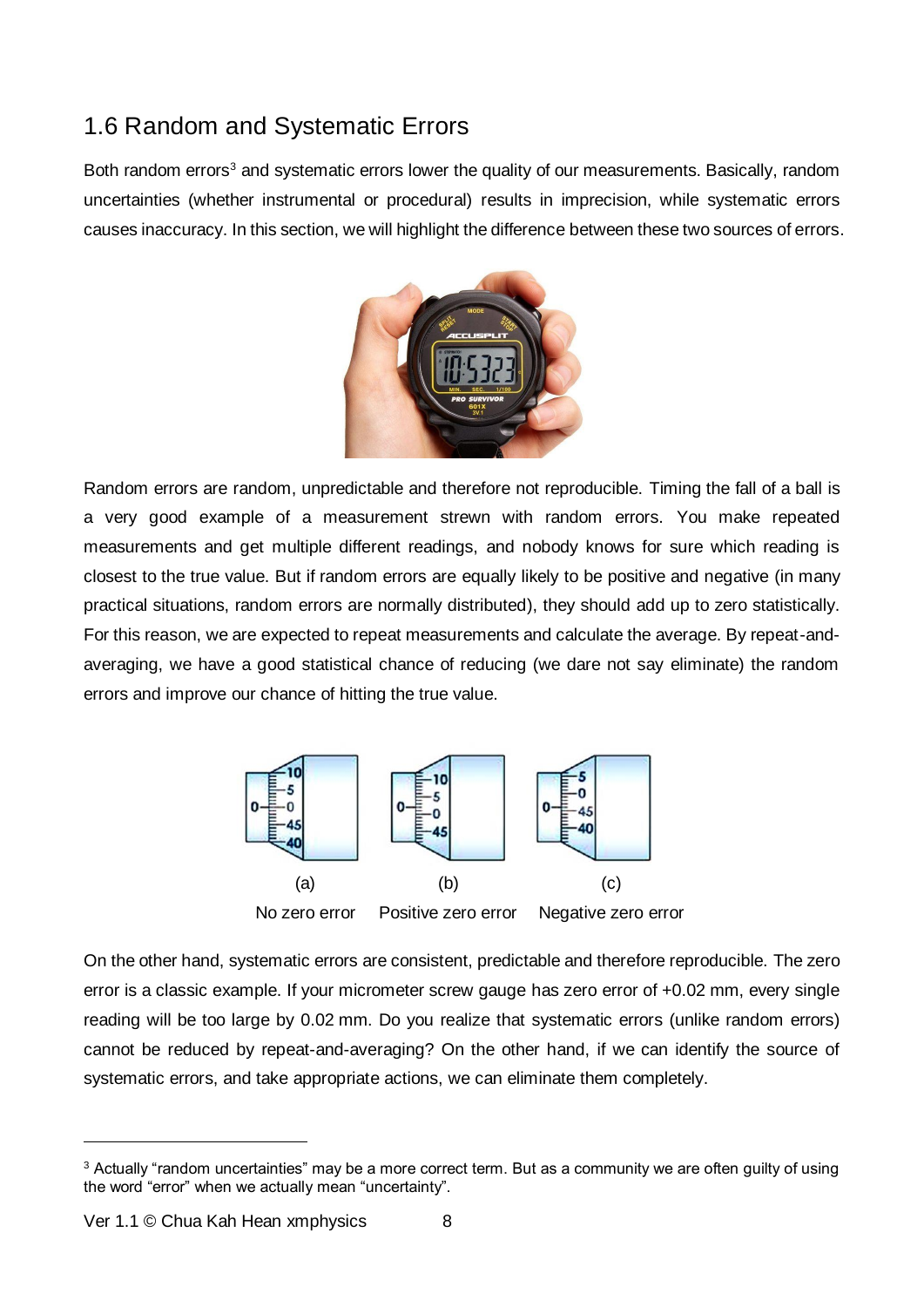Plotting our data on a graph allows us to literally see the random and systematic errors in our measurements. For example, when we plot the *V*-*I* graph of a resistor, we expect to obtain a straight line graph passing through the origin (because  $V = IR$ ). We can also calculate the gradient of the graph to obtain the resistance of the resistor.



For the example shown above, the random errors are larger in B than A. This is indicated by the amount of scatter of the data points on both sides of the best-fit-line. But the line does not pass through the origin in A. This suggests the presence of systematic errors in A. (Perhaps the voltmeter has a positive zero error.)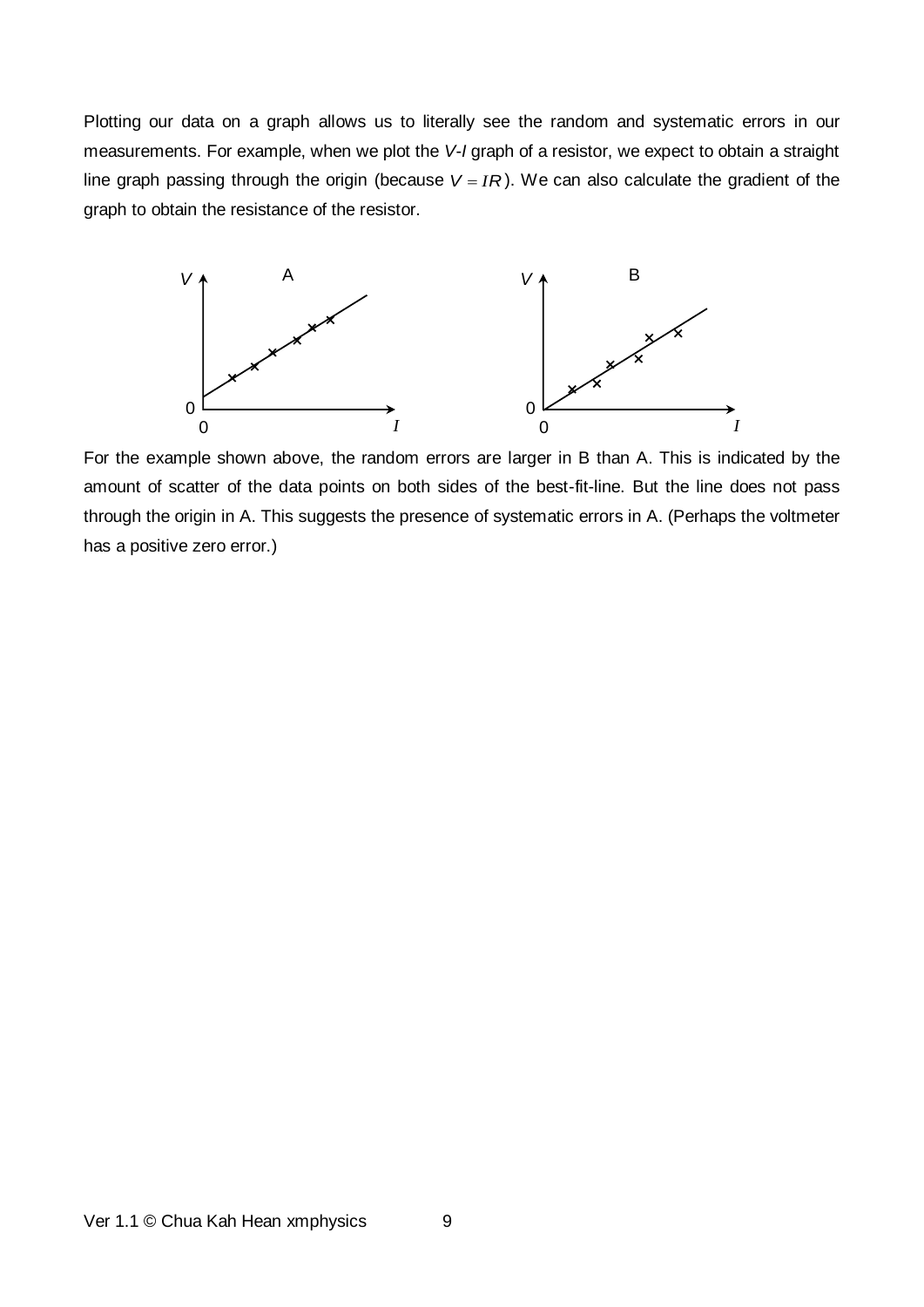#### <span id="page-9-0"></span>[1.7](http://www.xmphysics.com/1.7) Propagation of Error/Uncertainty

Let's say that we have measured the length and breadth of a rectangle to be  $L = 2.00 \pm 0.01$  m and  $B = 1.00 \pm 0.01$  m . Everybody knows how to calculate the perimeter and area of the rectangle:  $P$  = 6.00 m and  $A$  = 2.00 m<sup>2</sup>. But surely  $P$  and  $A$  must "inherit" the uncertainties of *L* and *B*? So how do we calculate their "inheritances"?

Well, the brute force approach is to calculate the extreme limits, as shown below:

$$
P_{\text{max}} = 2(2.01 + 1.01) = 6.04 \text{ m}
$$
\n
$$
P_{\text{min}} = 2(1.99 + 0.99) = 5.96 \text{ m}
$$
\n
$$
A_{\text{min}} = (1.99 \times 0.99) = 1.9701 \text{ m}^2
$$
\nSo  $P = (6.00 \pm 0.04) \text{ m}$ \nSo  $A = (2.00 \pm 0.03) \text{ m}^2$ 

If you are sharp, you might have noticed that the (absolute) uncertainty of *P* is simply the summation of the (absolute) uncertainties of *L* and *B*.

$$
P = 2L + 2B \implies \Delta P = 2\Delta L + 2\Delta B = 0.04 \text{ m}
$$

How about  $\Delta A$ ? Obviously  $\Delta A \neq \Delta L + \Delta B$ . The units don't even match. But if I point out to you that  $\frac{0.03}{-0.5\%}$  = 1.5% 2.00 *A A*  $\frac{\Delta A}{\Delta t} = \frac{0.03}{0.000} = 1.5\%$ ,  $\frac{\Delta L}{\Delta t} = \frac{0.01}{0.000} = 0.5\%$ 2.00 *L L*  $\frac{\Delta L}{I} = \frac{0.01}{0.00} = 0.5\%$  and  $\frac{\Delta B}{B} = \frac{0.01}{1.00} = 1\%$ 1.00 *B B*  $\frac{\Delta B}{\Delta} = \frac{0.01}{1.00} = 1\%$ , do you realize that we could have

obtained the percentage uncertainty of *A* by adding up the percentage uncertainties of *L* and *B*?

$$
A = L \times B \implies \frac{\Delta A}{A} = \frac{\Delta L}{L} + \frac{\Delta B}{B} = 1.5\% \implies \Delta A = 1.5\% \times A = 0.03 \text{ m}^2
$$

This trick works because if *L* increases slightly by *x*% and *B* slightly by y%, then *A* will increase by about  $(x + y)$ %. If you know your binomial expansion, it's not difficult to understand the "coincidence" of  $1.01 \times 1.02 \approx 1.03$ ,  $1.02 \times 1.03 \approx 1.05$ , etc.

Ok. That's the rough idea. Different approaches for different types of calculations. Let's now look at the details.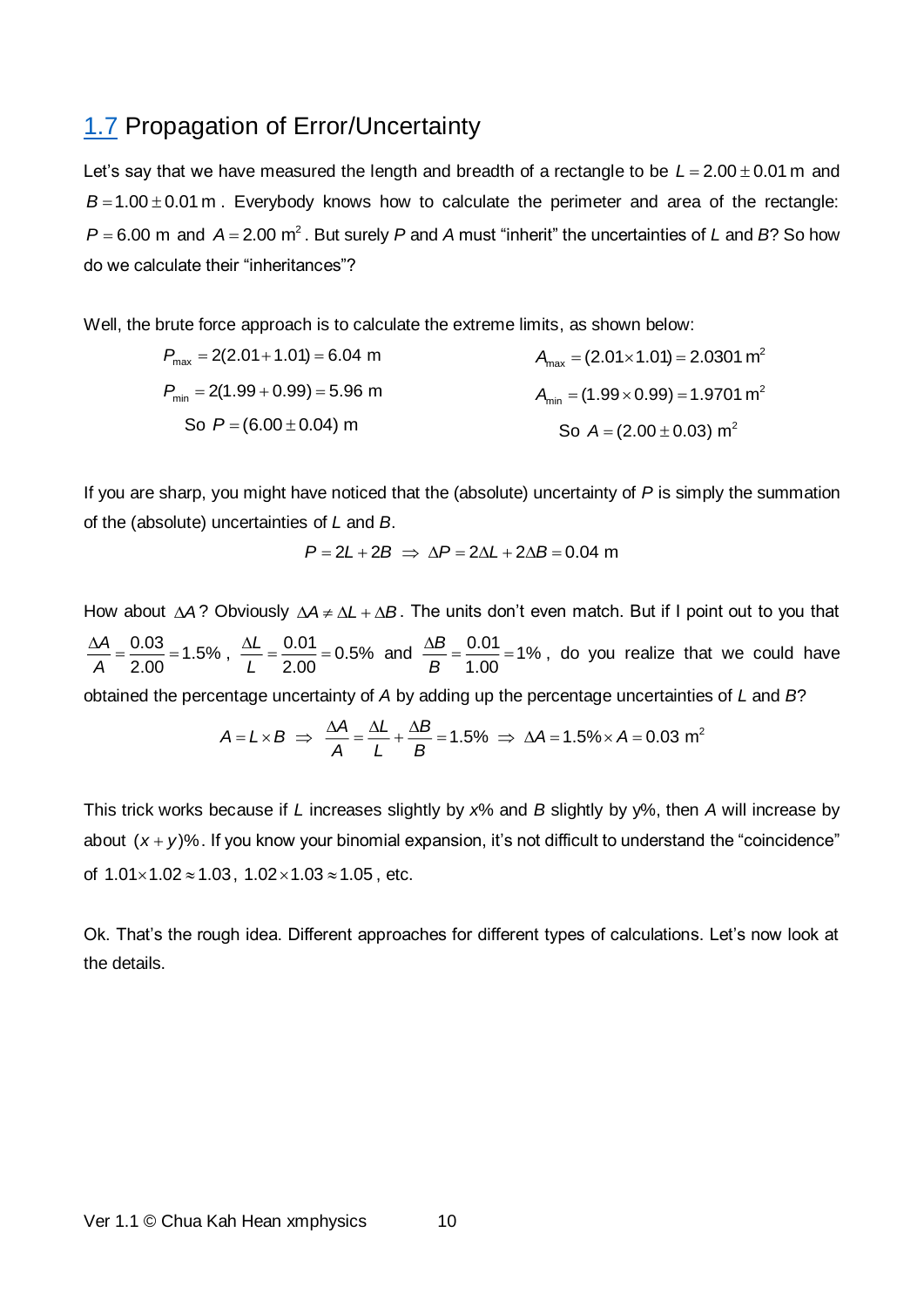#### **1.** If  $S = mA + nB + k$ ,  $\Delta S = |m| \Delta A + |n| \Delta B$

Basically, when we are summing up measurements, we can sum up the **absolute** uncertainties directly. The constant coefficients (*m* and *n*) provide the "scaling factors". The constant *k* has zero uncertainty because it is not a measured value.

The roles played by the constants can be illustrated with an example:

$$
S = 2A - 3B + 5,
$$
  
\n
$$
S = A + A - B - B - B + 5
$$
  
\n
$$
\Delta S = \Delta A + \Delta A + \Delta B + \Delta B + \Delta B + 0
$$
  
\n
$$
= 2\Delta A + 3\Delta B
$$

Note that the uncertainties always add up, even if the measurement is being subtracted. For example, if I earn  $$(3000 ± 500)$  but spend $$(1000 ± 300)$  per month, my saving per month would range from  $$3500 - $700 = $2800$  down to  $$2500 - $1300 = $1200$ . Or  $$(2000 \pm 800)$ . See? The uncertainties always add up because we are going for the "worst" outcomes.

2. If 
$$
P = kA^m B^n
$$
,  $\Rightarrow \frac{\Delta P}{P} = |m| \frac{\Delta A}{A} + |n| \frac{\Delta B}{B}$ 

Basically, when we are multiplying measurements together, we sum up the **percentage** uncertainties first (then use it to calculate the absolute uncertainty). The constant powers (*m* and *n*) provide the "scaling factors". The constant coefficient *k* has zero percentage uncertainty because it is not a measured value.

The roles played by the constants can be illustrated with an example:

$$
P = 5A^2 \div B^3,
$$
  
\n
$$
P = 5 \times A \times A \div B \div B \div B
$$
  
\n
$$
\frac{\Delta P}{P} = 0 + \frac{\Delta A}{A} + \frac{\Delta A}{A} + \frac{\Delta B}{B} + \frac{\Delta B}{B} + \frac{\Delta B}{B}
$$
  
\n
$$
= 2\frac{\Delta A}{A} + 3\frac{\Delta B}{B}
$$

Note that the percentage uncertainties always add up, even if the measurement is being divided. For example, if the mass and volume of an object is measured to be  $M = 1.00 \pm 1\%$  kg and  $V = 1.00 \pm 2\%$  m<sup>3</sup>, then its density would range from  $1.01 \div 0.98 = 1.03$  kg m<sup>-3</sup> down to 0.99 ÷ 1.02 = 0.97 kg m<sup>-3</sup>. Or 1.00 ± 3% kg m<sup>-3</sup>. See? The percentage uncertainties always add up because we are going after the extreme cases.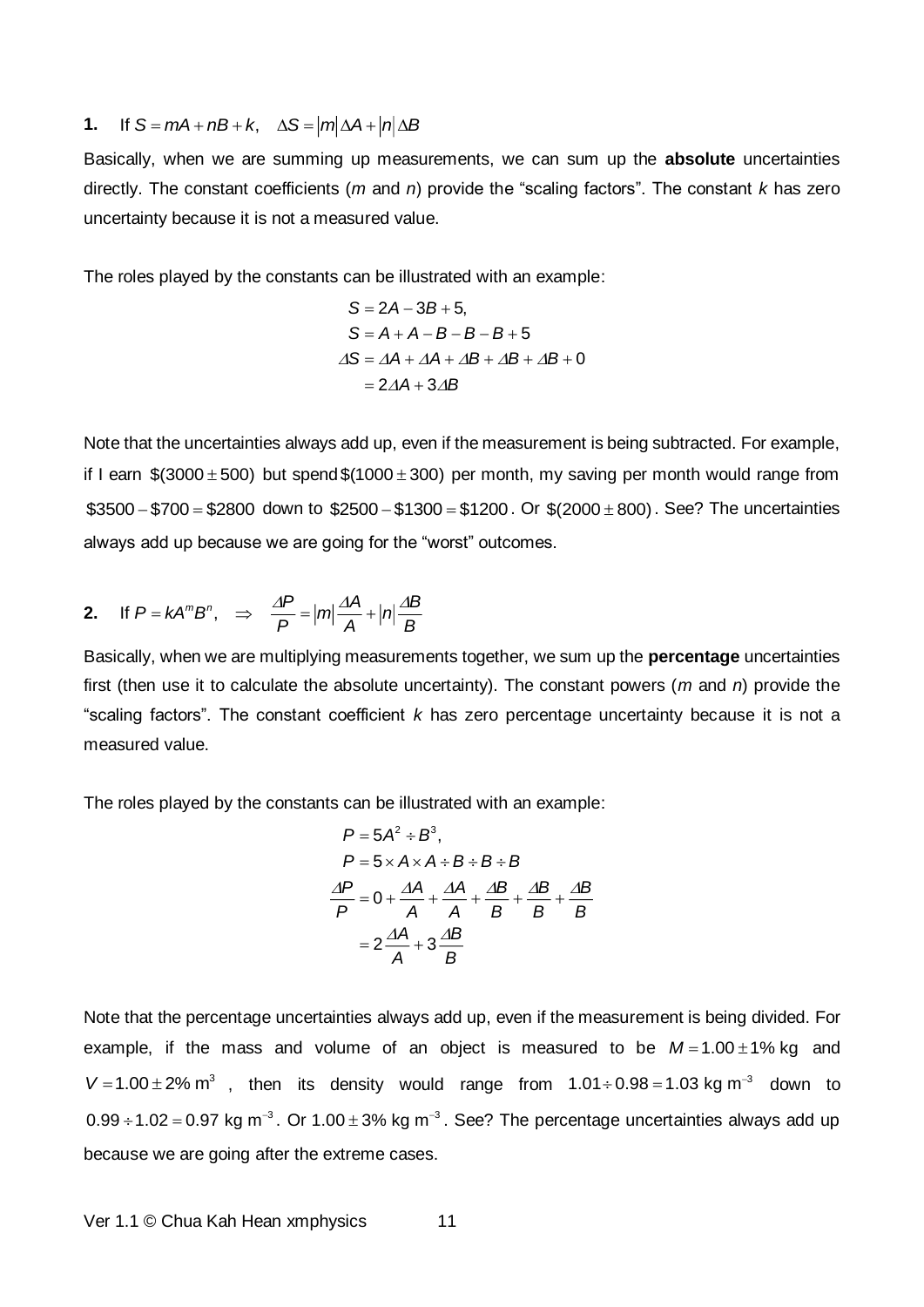**3.** If calculation is complex  $\Rightarrow \Delta Z = \frac{-\text{max}}{2}$  $\Rightarrow \Delta Z = \frac{Z_{\text{max}} - Z_{\text{max}}}{Z}$ 

If the calculation is anything other than a pure summation or pure multiplication of terms (e.g.  $Z = A^2 + B^2$  ), then applying the preceding two shortcuts can be very cumbersome. In such cases, it is much easier to just fall back to the "half-max-minus-min" method. This brute-force method should also be used when we encounter non-linear functions such as sin, cos, tan<sup>-1</sup>, log, etc.

E.g. if  $H = L \cos \theta$ , and L and  $\theta$  are measured to be  $L = 2.0 \pm 0.2$  cm and  $\theta = 30 \pm 2^{\circ}$ , then *H*max 2.2cos28 1.942  $H_{\min} = 1.8 \cos 32^\circ = 1.526$  $\frac{1.942-1.526}{-}$  = 0.208  $\approx$  0.2 cm 2  $\Delta H = \frac{1.5 + 2 - 1.526}{0.208} = 0.208$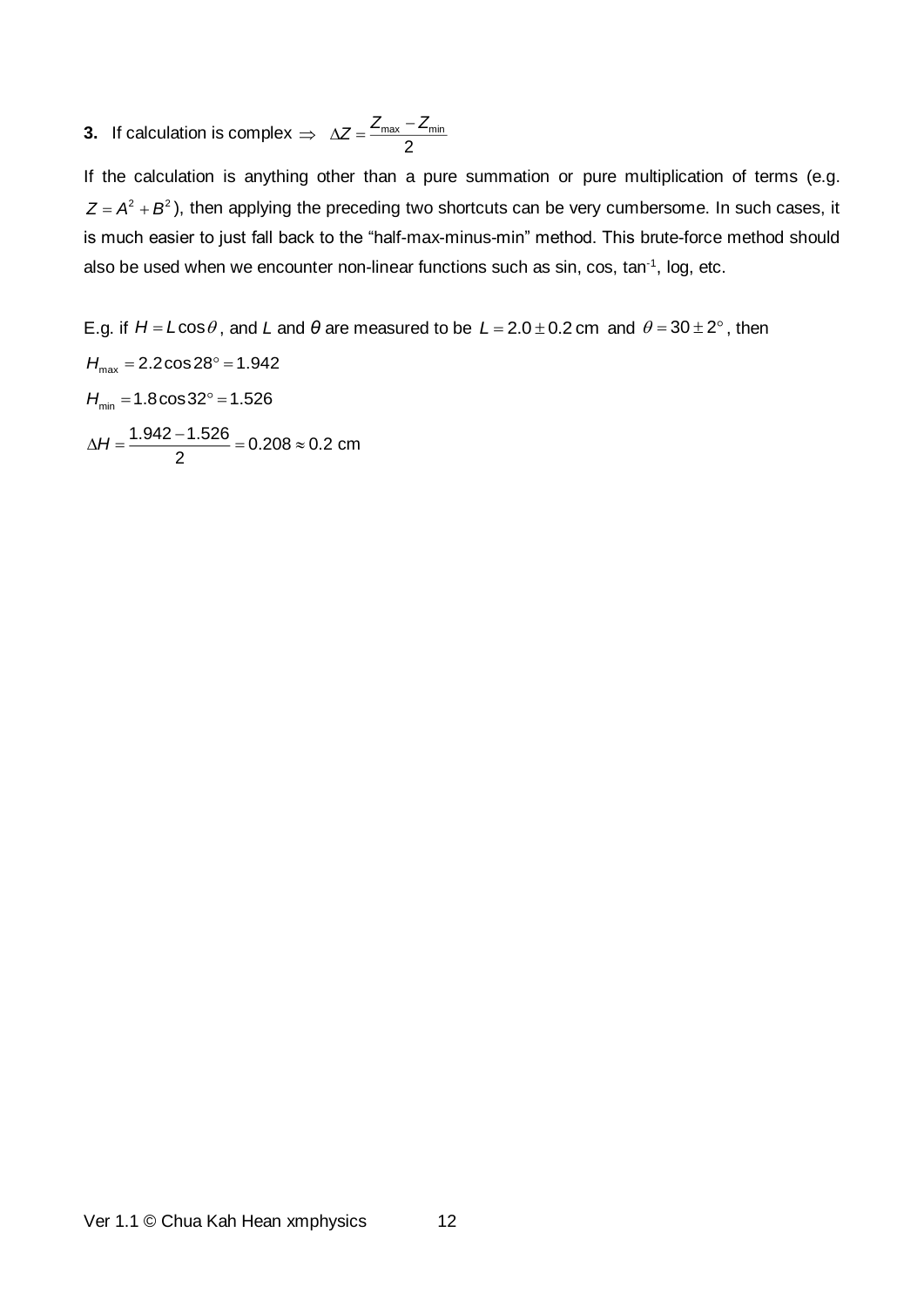#### <span id="page-12-0"></span>1.8 Vectors

There are two types of quantities: scalar and vectors.

Scalars are those with magnitude only: distance, speed, mass, etc. Vectors are those with both magnitude and direction: displacement, velocity, force, etc.

A common newbie mistake is to associate polarity with direction. For example, we have temperatures of +10°C and −10°C, and GPE can be +10 J or −10 J. But careful, temperature and energy are scalar quantities. There is no such thing as a rightward or leftward temperature. Neither is there a northward or southward GPE. Do you realize that the plus and minus signs here do not denote any spatial direction? Compare them with those used in proper vectors. For example, +1.0 m s<sup>-1</sup> and −1.0 m s<sup>-1</sup> may imply rightward and leftward velocities respectively. The plus and minus signs do indeed denote a spatial direction.

### <span id="page-12-1"></span>[1.8.1](http://www.xmphysics.com/1.8.1) Vector Diagram

Scalar addition is straight forward: 3 + 4 is always equal to 7. Vector addition is slightly trickier. Take for example the summation of a 3 N and a 4 N force. If they are in the same direction, the resultant force is 7 N. If the two forces are in opposite directions, the resultant force is 1 N. If they are perpendicular to each other, the resultant is a 5 N. In fact, depending on the direction of the two vectors, 3 N + 4 N can be anything between 1 N and 7 N.

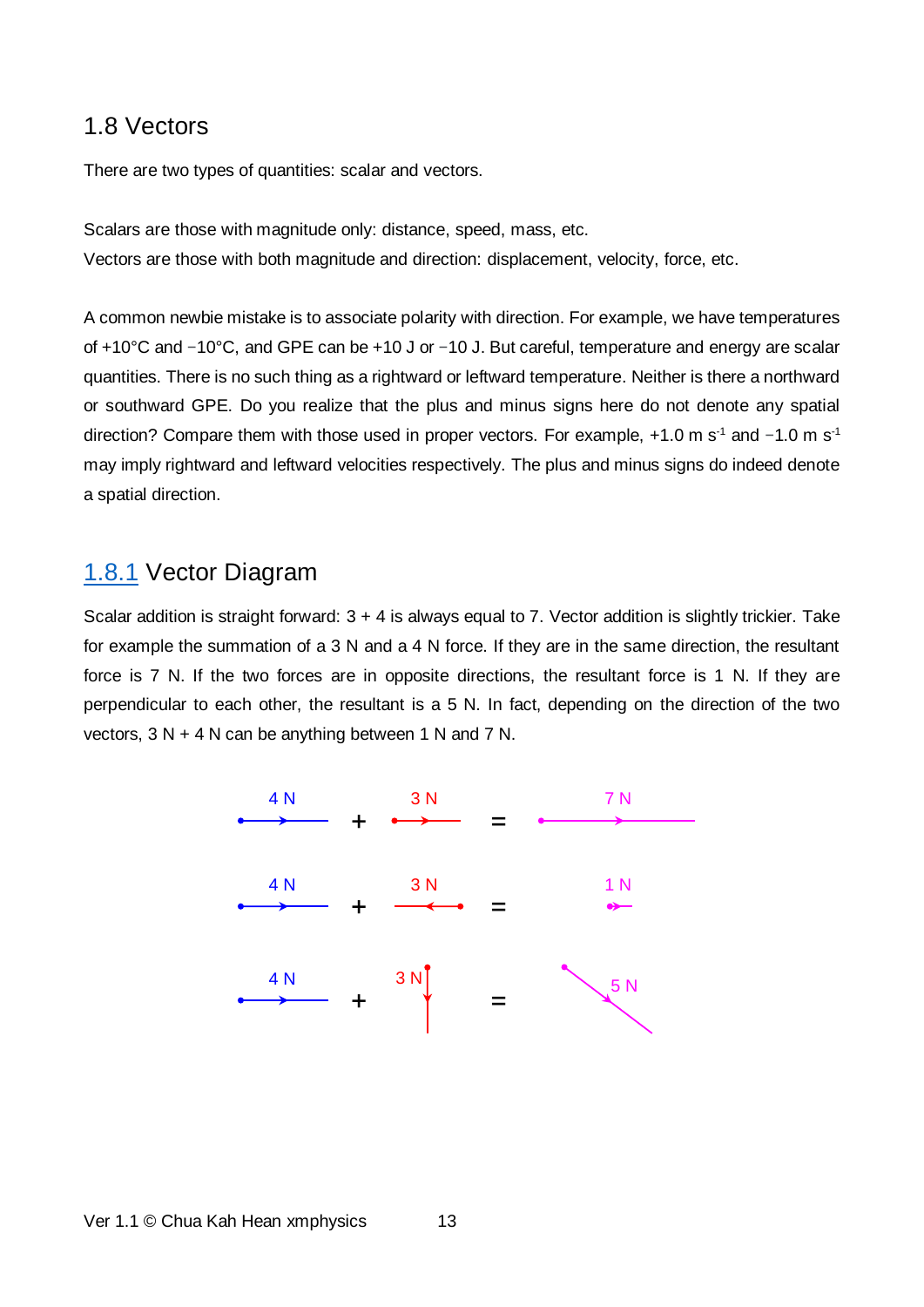From your secondary school math, you may have learnt vector notations such as  $\overline{AB}$ ,  $a - b$   $\begin{pmatrix} 3 & 1 \\ 1 & 3 \end{pmatrix}$  $\binom{3}{4}$ , 3**i** + 4 $\mathbf{j}$ , etc. Well, you won't encounter any of these in A-level Physics. The most complicated thing you'll be made to do, is drawing a few arrows (called a vector diagram) and solving a few triangles.

Just to jog your memory. In vector diagrams, each vector is represented by an arrowed line: the length indicates the magnitude, the arrow indicates the direction.



To add two vectors **a** and **b** together, we arrange **a** and **b** head-to-tail, and draw the resultant vector **a+b** from the free tail to the free head. To subtract **b** from **a**, we arrange **a** and **−b** (meaning we have to flip **b** 180° around) head-to-tail, and draw the resultant vector **a−b** from the free tail to the free head.



When you're more confident, you can also use the parallelogram method. By bringing the tails of **a** and **b** together (instead of head-to-tail), you can obtain **a** + **b** and **a** – **b** from the diagonals of the parallelogram.

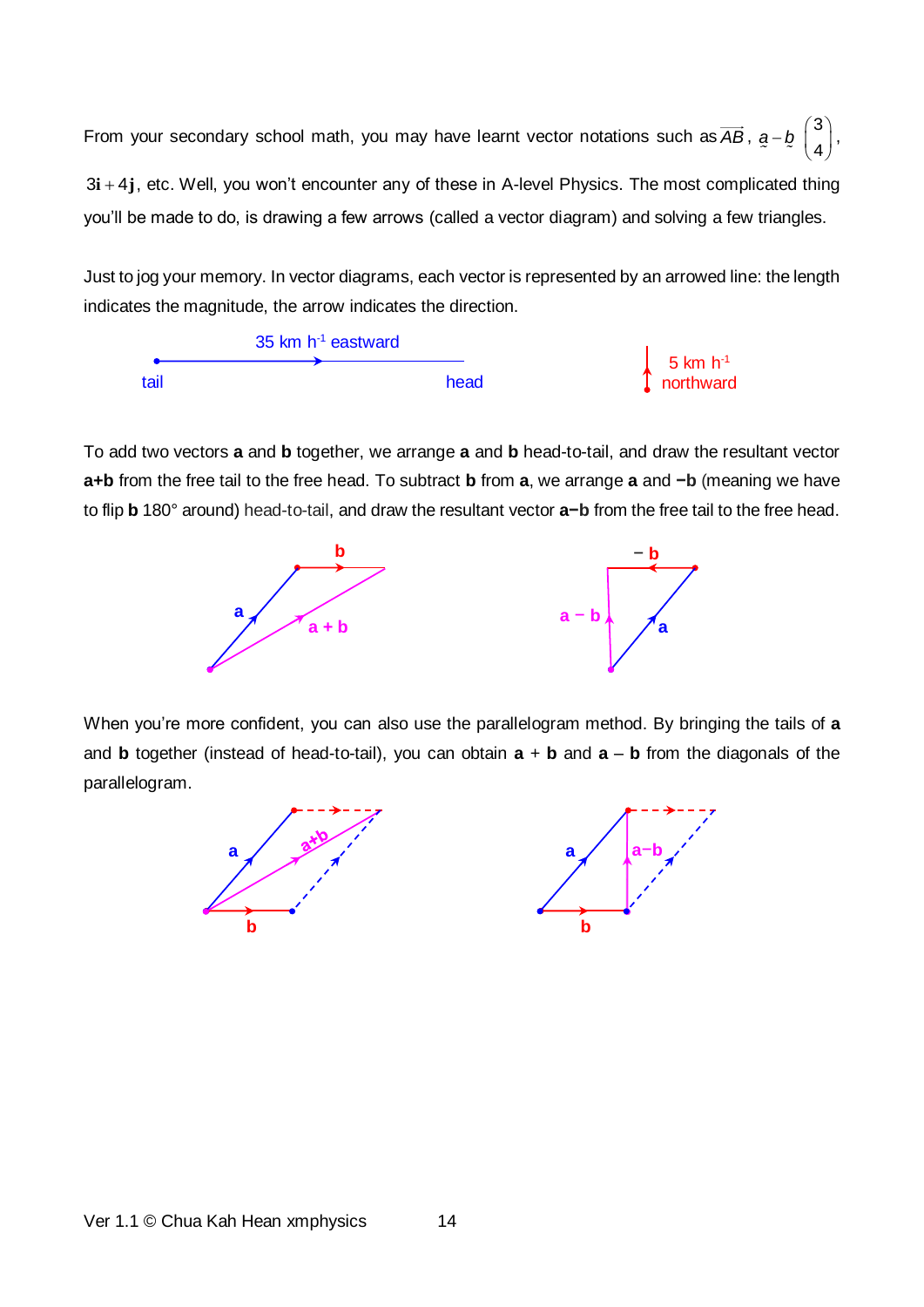Technically, if you construct your vector diagrams accurately enough with rulers and protractors, you can measure the length of the resultant vector to obtain its magnitude (taking into account the scale of your diagram). But since you have learnt enough mathematics, it is more convenient to do a decent sketch of the vector diagrams but solve them accurately through calculations, typically using cosine rule or sine rule.



Often, in H2 physics we are working with perpendicular vectors. So our parallelograms and triangles become rectangles and right-angled triangles. In these cases, we can dump the sine and cosine rules, and use Pythagoras and trigo ratios instead.



At other times, we are working with vectors of the same magnitude, in which case our parallelograms and triangles become rhombuses and isosceles triangles, which are again relatively easy to solve.